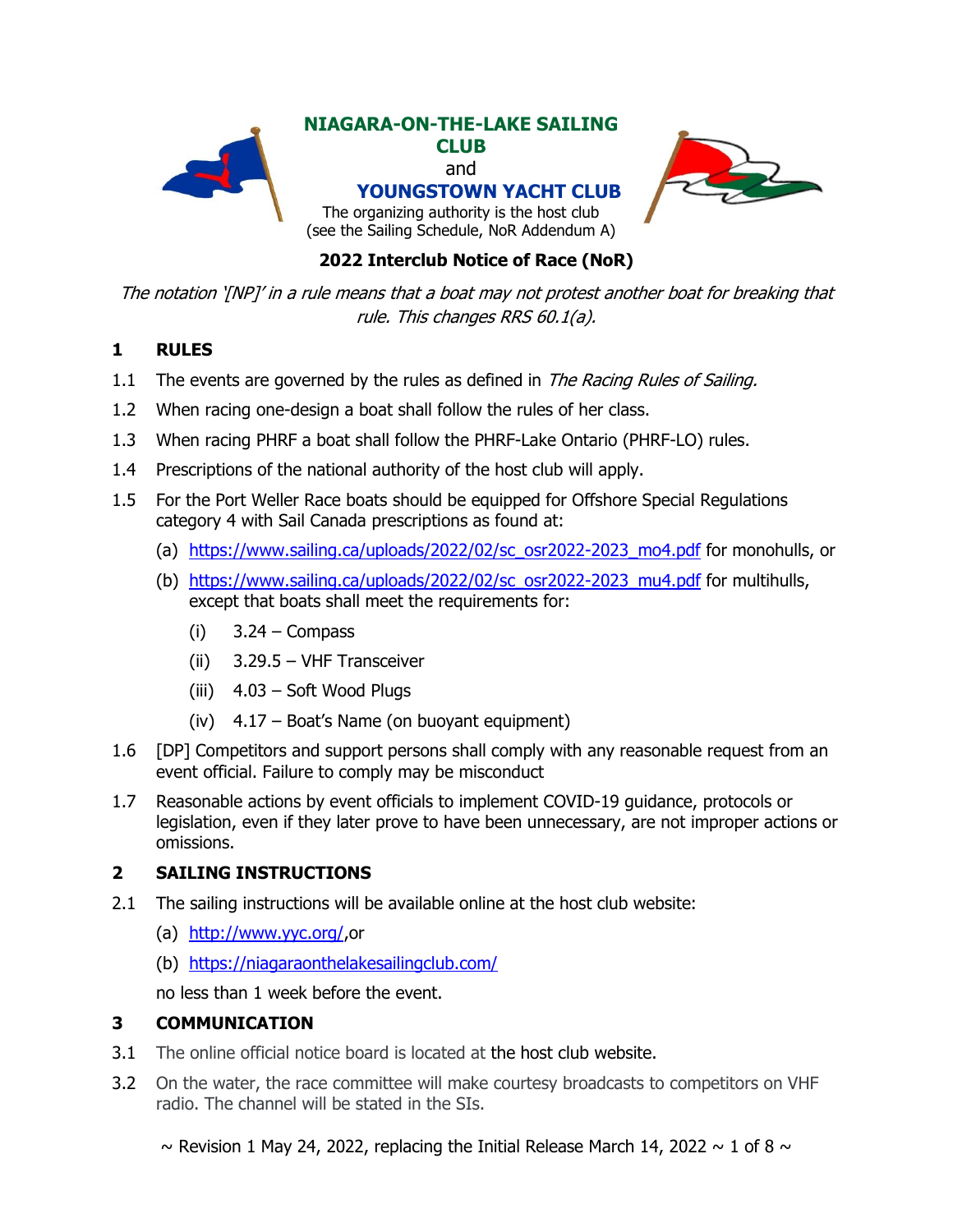3.3 [DP] While racing, except in an emergency, a boat shall not make voice or data transmissions and shall not receive voice or data communication that is not available to all boats.

### **4 ELIGIBILITY AND ENTRY**

- 4.1 The events are open to boats owned by members of the clubs as indicated in the 'Invited' column of NoR Addendum A as follows:
	- (a) NOLSC: Niagara-on-the-Lake Sailing Club,
	- (b) YYC: Youngstown Yacht Club,
	- (c) Interclub: both YYC and NOLSC (note this NoR applies only to Interclub races),
	- (d) or as indicated.
- 4.2 Other boats may be permitted to race at the sole discretion of the host club VC-Fleet.

| 4.3 Classes are defined as follows: |
|-------------------------------------|
|-------------------------------------|

| <b>Class</b><br>Event                                                                      |                 | Class or Rating Rule    | Handicap Range  |
|--------------------------------------------------------------------------------------------|-----------------|-------------------------|-----------------|
| Furlined                                                                                   | PHRF NFS        | PHRF-LO - non-spinnaker | n/a             |
| 7-Year &<br>October Cup                                                                    | PHRF NFS        | PHRF-LO - non-spinnaker | n/a             |
|                                                                                            | <b>PHRF</b>     | PHRF-LO                 | n/a             |
| Wednesday<br>evening<br>series, Port<br>Weller Race,<br>Niagara Cup<br>and Fall<br>Regatta | <b>Shark</b>    | Shark class rules       |                 |
|                                                                                            | <b>PHRF NFS</b> | PHRF-LO - non-spinnaker |                 |
|                                                                                            | PHRF II         | PHRF-LO                 | 97 and larger   |
|                                                                                            | PHRF I          | PHRF-LO                 | smaller than 97 |

- 4.4 Eligible boats may enter by competing in an event.
- 4.5 A boat that has been scored other than Did Not Compete in one race of a series shall remain in that class through-out the series.
- 4.6 [DP] The person in charge of a Shark shall be a member in good standing of the Canadian Shark Class Association.

#### **5 FEES**

5.1 The entry fees are included in the club membership unless the word 'fee' is included in the 'Special Instr.' column of the NoR Addendum A. If fees apply, they will be included in the sailing instructions.

#### **6 SCHEDULE**

- 6.1 NoR Addendum A shows the dates of racing.
- 6.2 In column 'C/M' of NoR Addendum A, M is the number of races scheduled for the event.
- 6.3 One race is scheduled to be held each day except for: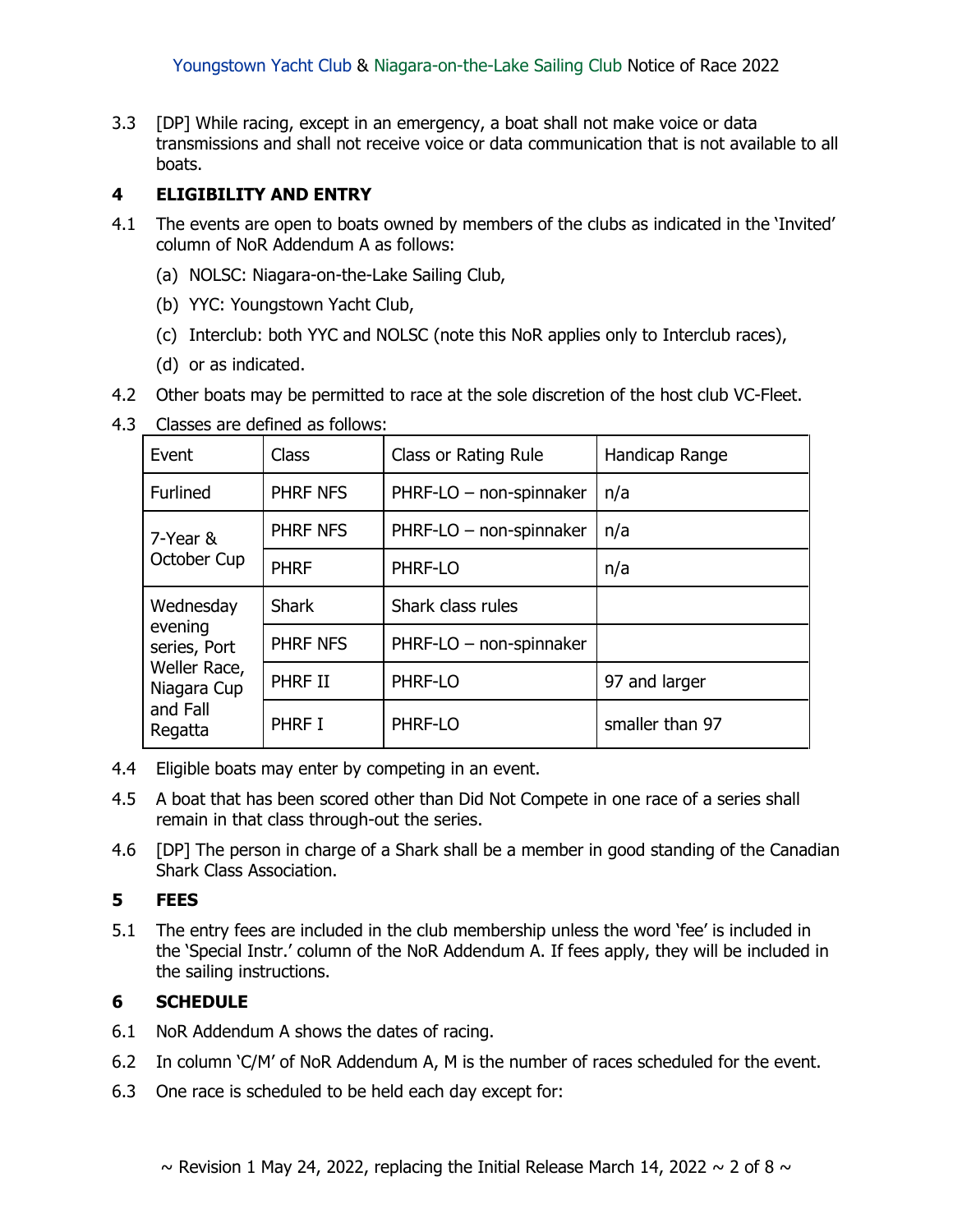- (a) Sharks during the Ravine Vineyard, Clan MacLeod and Great Laker Series where 2 races are scheduled to be held each day, and
- (b) the Niagara Cup and Fall Regatta where all races are scheduled to be raced in one day.
- 6.4 The scheduled time of the warning signal for the first race each day is:
	- (a) 1330 for the Furlined Cup and 7 Year Trophy (River Races),
	- (b) 1840 for the Ravine Vineyard, Clan MacLeod and Great Laker Series,
	- (c) 1015 for the Port Weller Race, Niagara Cup and Fall Series and
	- (d) 1830 for the Brox Company 1812 Regatta
	- (e) 1100 for the October Cup (River Race),

#### **7 EQUIPMENT INSPECTION**

7.1 [DP] Each boat shall produce or verify the existence of a valid or a pending rating certificate.

#### **8 VENUE**

8.1 NoR Addendum B shows the location of the racing areas.

#### **9 COURSES**

- 9.1 The marks that may be used are as follows:
	- (a) Marks C and 1 through 8 are vertical cylinders. The relative locations of marks C and 1 through 8 are illustrated in Addendum C.
	- (b) Mark C at the centre of the Olympic circle is located approximately 1.1 miles at a bearing of 67° mag. from the Niagara Light and Bell Buoy G3. The approximate position of C is N43°17.052', W079°03.175'.
	- (c) G3 is the Niagara light and bell buoy at approximately N43°16'24.3", W079° 04'30.8".
	- (d) R2 is the Niagara Bar light buoy at approximately N43°19'02.4", W079° 04'14.1".
	- (e) b is the middle NOLSC mooring ball.
	- (f) Inflatable tetrahedrons and floating balls as indicated in the sailing instructions.

#### **10 SCORING**

- 10.1 1 race is required to be completed to constitute a series.
- 10.2 In column 'C/M' of NoR Addendum A:
	- (a) When fewer than C races have been completed, a boat's series score will be the total of her race scores.
	- (b) When C or more races have been completed, a boat's series score will be the total of her race scores excluding her worst score.
	- (c) For Sharks during the Ravine Vineyard, Clan MacLeod and Great Laker Series Instructions (a) and (b) above are changed as follows:
		- (i) When fewer than six races in a series have been sailed, a boat's series score will be the total of her race scores.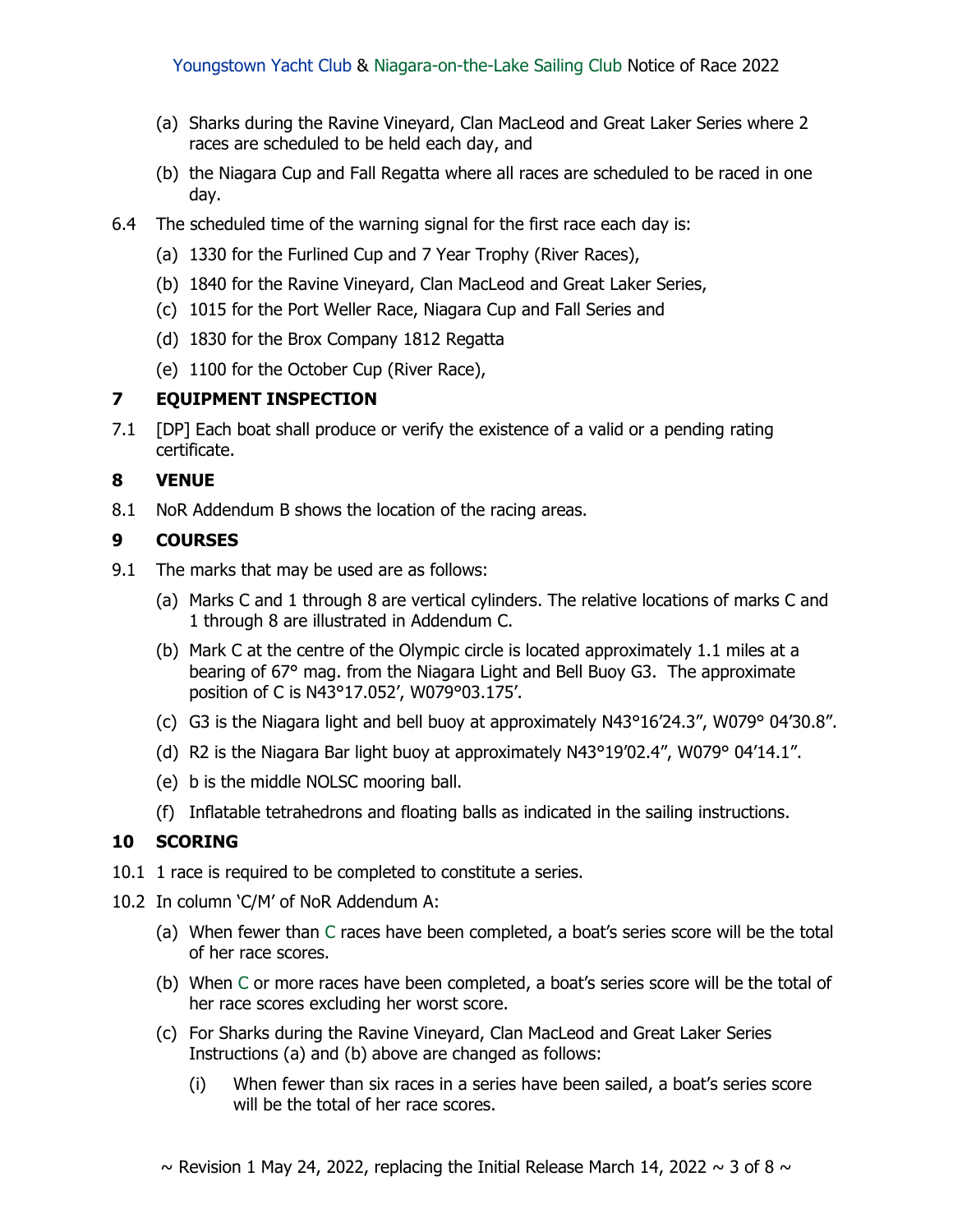- (ii) When more than six races in any series have been sailed, a boat's series score will be the total of her race scores excluding her worst score.
- (iii) When two races are held on a Wednesday evening the points from the first race will be used for scoring the NOLSC boat of the year.
- (iv) The score for races missed by a boat while she is competing in the Shark World Championships and/or Women's Keel Boat Championship will be points as described in RRS A9 (a). The scores of other boats will not be changed.
- 10.3 PHRF corrected times will be calculated using the "PHRF-LO Time-on-Time" (ToT) method where ToT=566.431/(401.431+ToD).

#### **11 RISK STATEMENT**

11.1 RRS 3 states: 'The responsibility for a boat's decision to participate in a race or to continue to race is hers alone.' By participating in this event each competitor agrees and acknowledges that sailing is a potentially dangerous activity with inherent risks. These risks include strong winds and rough seas, sudden changes in weather, failure of equipment, boat handling errors, poor seamanship by other boats, loss of balance on an unstable platform and fatigue resulting in increased risk of injury. **Inherent in the sport of sailing is the risk of permanent, catastrophic injury or death by drowning, trauma, hypothermia, or other causes.**

#### **12 INSURANCE**

12.1 [DP] [NP] Each participating boat shall be insured with valid third-party liability insurance with adequate third-party insurance.

#### **13 PRIZES**

13.1 A prize will be given to the top 3 boats in each class.

#### **14 FURTHER INFORMATION**

14.1 For further information please contact the VC-Fleet of YYC Amy Reynolds amy w reynolds@hotmail.com, or the VC-Fleet of NOLSC John Vanderperk [jvanderperk@yahoo.com](mailto:jvanderperk@yahoo.com)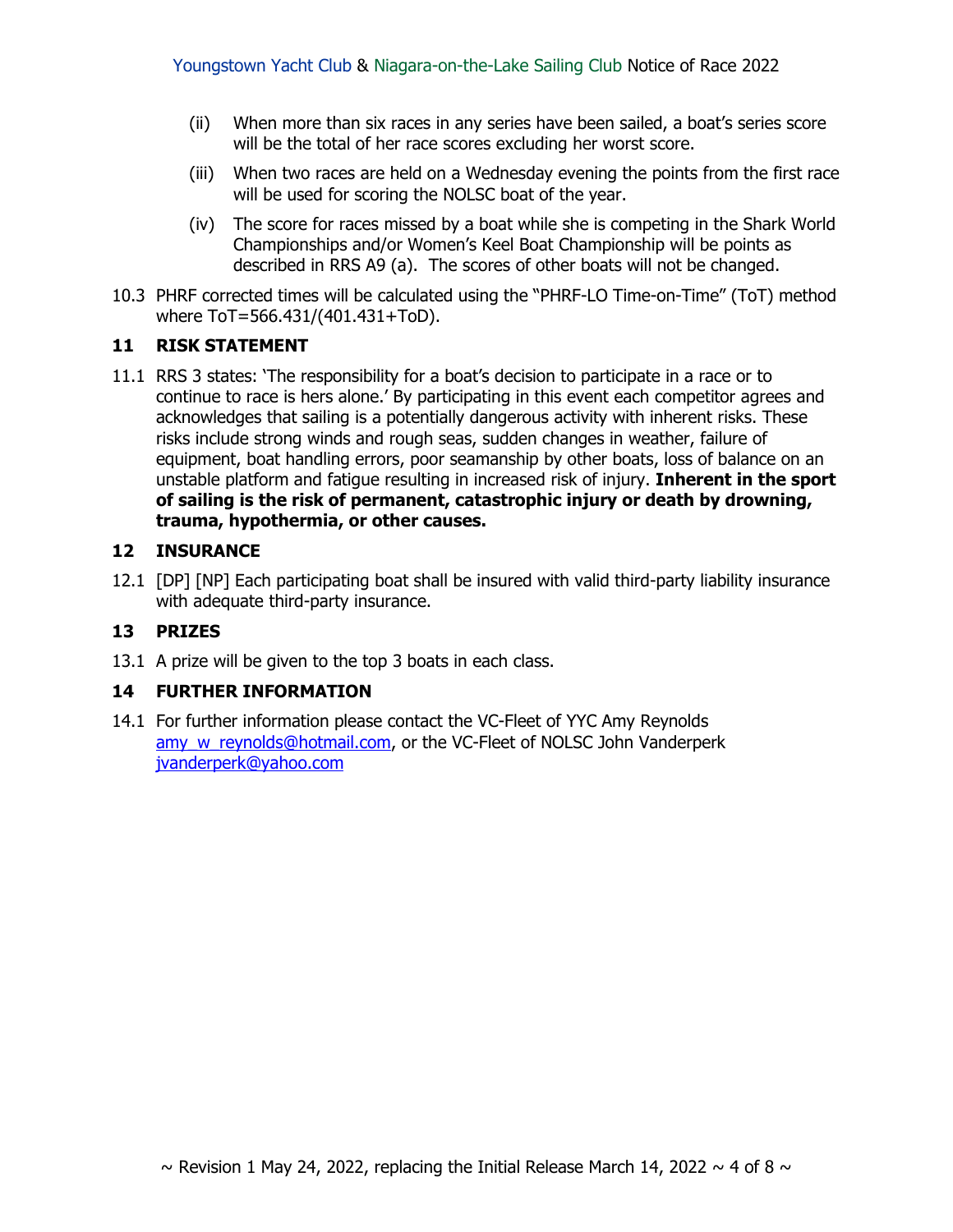# **Addendum A**

|              | YYC, NOLSC and RELATED SAILING SCHEDULE 2022 |     |            |                |                      |                |                           |  |  |
|--------------|----------------------------------------------|-----|------------|----------------|----------------------|----------------|---------------------------|--|--|
| Month        | <b>Event</b>                                 | C/M | <b>Day</b> | Date(s)        | <b>Host</b>          | <b>Invited</b> | <b>Special Instr.</b>     |  |  |
| <b>April</b> | Furlined (N)                                 | 3/4 | Sun        | 3, 10, 17, 24  | <b>NOLSC</b>         | Interclub      | <b>River NFS</b>          |  |  |
| May          | Seven Year (N)                               | 3/4 | Sun        | 1,8,15,29      | <b>NOLSC</b>         | Interclub      | <b>River FS &amp; NFS</b> |  |  |
|              | Port Weller & Return (N)                     |     | Sun        | 22             | <b>NOLSC</b>         | Interclub      | <b>Port Weller</b>        |  |  |
|              | Wednesday Practice Race                      | 1/1 | Wed        | 25             | <b>NOLSC</b>         | Interclub      | <b>Wed. Shark</b>         |  |  |
|              | Trillium Regatta                             |     | Sat-Sun    | 28-29          | <b>RCYC</b>          | <b>Sharks</b>  | <b>CSCA</b>               |  |  |
|              | John Mies Series                             | 4/5 | Tue        | 31             | <b>YYC</b>           | Interclub      | Yes NFS                   |  |  |
|              | J/70 Series                                  | 4/5 | Tue        | 31             | <b>YYC</b>           | Interclub      | Yes                       |  |  |
| <b>June</b>  | Ravine Vineyard Ser. (N/Y/R)                 | 4/5 | Wed        | 1,8,15,22,29   | <b>NOLSC</b>         | Interclub      | <b>Wed. Shark</b>         |  |  |
|              | Susan Hood Race                              |     | Fri-Sat    | $3 - 4$        | <b>PCYC</b>          | Registrants    | <b>LOOR</b>               |  |  |
|              | <b>YYC Commissioning/Sailpast</b>            |     | Sat        | 4              | <b>YYC</b>           | <b>YYC</b>     | Yes                       |  |  |
|              | LOSHRS Race 1                                |     | Sun        | 5              | <b>PCYC</b>          | Registrants    | <b>LOSHRS</b>             |  |  |
|              | Tuesday John Mies Series                     | 4/5 | Tue        | 7,14,21,28     | <b>YYC</b>           | Interclub      | <b>Yes NFS</b>            |  |  |
|              | Tuesday J/70 Series                          | 4/5 | Tue        | 7, 14, 21, 28  | <b>YYC</b>           | Interclub      | Yes                       |  |  |
|              | Coupe de Quebec                              |     | Sat-Sun    | $11 - 12$      | Beaconsfield YC      | Sharks         | <b>CSCA</b>               |  |  |
|              | <b>NOLSC Sailpast</b>                        |     | Sun        | 12             | <b>NOLSC</b>         | <b>NOLSC</b>   | Yes                       |  |  |
|              | <b>YYC Secretary's Race</b>                  |     | Sun        | 12             | <b>YYC</b>           | Interclub      | NFS Fun Race              |  |  |
|              | <b>Full Moon Race</b>                        |     | Tue        | 14             | <b>NOLSC</b>         | Interclub      | NFS Fun Race              |  |  |
|              | LOSHRS Day Races 2 & 3                       |     | Sat-Sun    | 18-19          | <b>PCYC</b>          | Registrants    | <b>LOSHRS</b>             |  |  |
|              | <b>NOLSC Reciprocal Cruise</b>               |     | Sat-Sun    | $25 - 26$      | Wilson               | Registrants    | Yes                       |  |  |
|              | Canadian Championship                        |     | Sat-Sun    | $25 - 26$      | Bay Quinte YC        | <b>Sharks</b>  | <b>CSCA</b>               |  |  |
|              | <b>Ed Rogers Series</b>                      | 4/5 | Tue        | 28             | <b>YYC</b>           | Interclub      | Yes NFS                   |  |  |
|              | J/70 Series                                  | 4/5 | Tue        | 28             | <b>YYC</b>           | Interclub      | Yes                       |  |  |
| <b>July</b>  | <b>NOLSC Reciprocal Cruise</b>               |     | Fri-Mon    | $1 - 4$        | Etobicoke            | Registrants    | Yes                       |  |  |
|              | Jr. Sailing Alumni Regatta Party             |     | Sat        | $\overline{2}$ | <b>YYC</b>           | Registrants    | Yes                       |  |  |
|              | <b>Ed Rogers Series</b>                      | 4/5 | Tue        | 5,12,19,26     | <b>YYC</b>           | Interclub      | Yes NFS                   |  |  |
|              | J/70 Series                                  | 4/5 | Tue        | 5,12,19,26     | <b>YYC</b>           | Interclub      | Yes                       |  |  |
|              | Clan MacLeod Series. (N/Y/R)                 | 3/4 | Wed        | 6,13,20,27     | <b>NOLSC</b>         | Interclub      | <b>Wed. Shark</b>         |  |  |
|              | Gold Cup                                     |     | Sat-Sun    | $9 - 10$       | Whitby YC            | <b>Sharks</b>  | <b>CSCA</b>               |  |  |
|              | Full Moon Race                               |     | Thu        | 14             | <b>NOLSC</b>         | Interclub      | NFS Fun Race              |  |  |
|              | Lake Ontario 300                             |     | Fri-Tue    | $15 - 19$      | <b>PCYC</b>          | Registrants    | <b>LOOR</b>               |  |  |
|              | YYC Hospice & Clambake                       |     | Fri        | 15             | <b>YYC</b>           | Registrants    | Yes NFS                   |  |  |
|              | Niagara Cup & Steak Fry                      | 6/6 | Sat        | 16             | <b>NOLSC</b>         | Registrants    | <b>Niagara</b>            |  |  |
|              | CanAm Challenge                              |     | Fri-Sun    | $22 - 24$      | <b>YYC</b>           | Registrants    | CanAm 2022                |  |  |
|              | YYC Mid-Summer Cruise                        |     | Fri-Sat    | <b>TBD</b>     | Oakville Club        | Registrants    | Yes                       |  |  |
|              | Eastern Championship                         |     | Sat-Sun    | $23 - 24$      | <b>Brockville YC</b> | Sharks         | <b>CSCA</b>               |  |  |
|              | <b>NOLSC Reciprocal Cruise</b>               |     | Fri-Sun    | 30,31,1        | Scarborough          | Registrants    | Yes                       |  |  |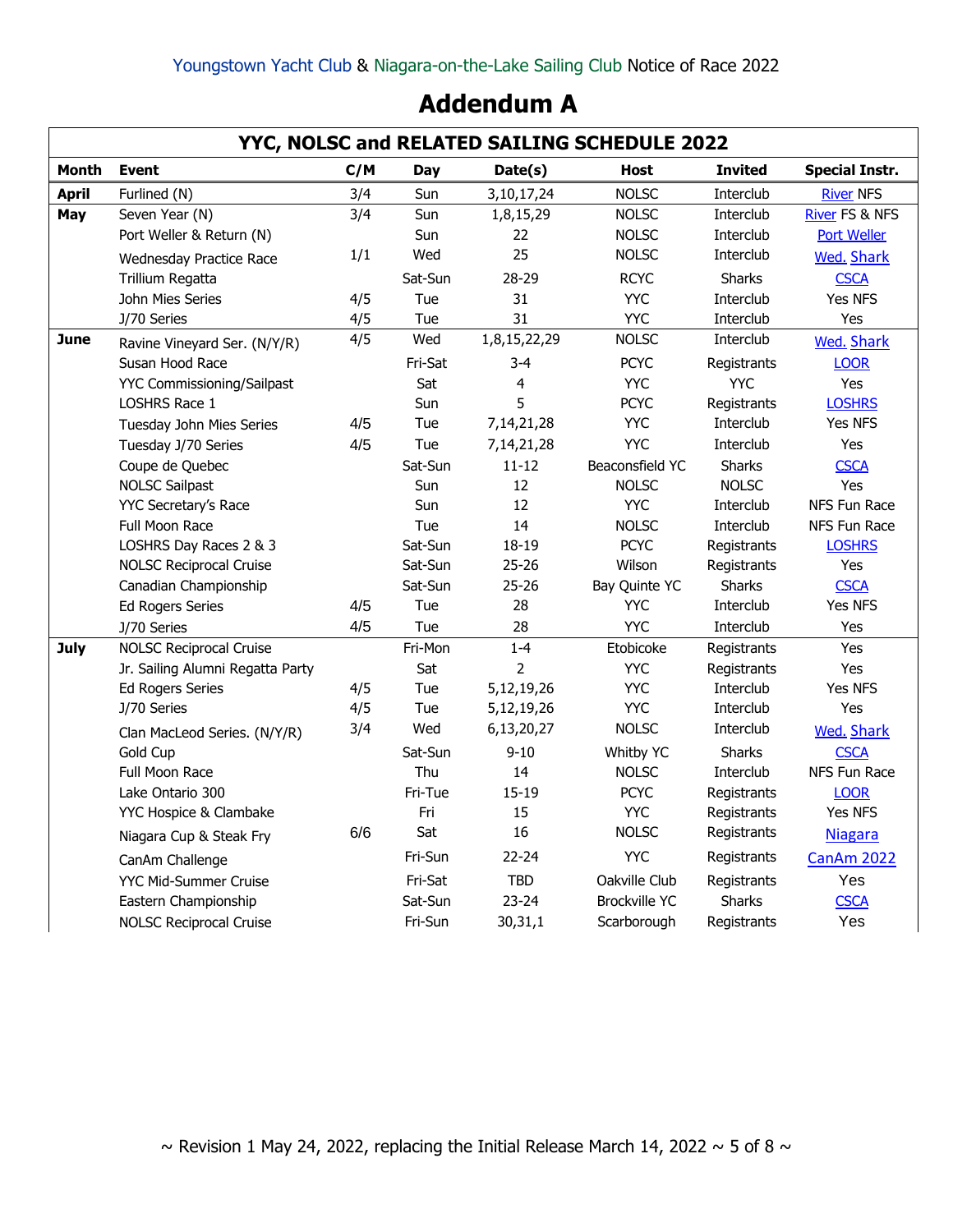| Youngstown Yacht Club & Niagara-on-the-Lake Sailing Club Notice of Race 2022 |  |  |  |  |  |  |  |  |  |  |
|------------------------------------------------------------------------------|--|--|--|--|--|--|--|--|--|--|
|------------------------------------------------------------------------------|--|--|--|--|--|--|--|--|--|--|

|              | YYC, NOLSC and RELATED SAILING SCHEDULE 2022 |       |         |            |                                     |                |                       |  |  |  |
|--------------|----------------------------------------------|-------|---------|------------|-------------------------------------|----------------|-----------------------|--|--|--|
| <b>Month</b> | <b>Event</b>                                 | C/M   | Day     | Date(s)    | <b>Host</b>                         | <b>Invited</b> | <b>Special Instr.</b> |  |  |  |
| Aug.         | <b>Ed Rogers Series</b>                      | 4/5   | Tue     | 2          | <b>YYC</b>                          | Interclub      | Yes NFS               |  |  |  |
|              | J/70 Series                                  | 4/5   | Tue     | 2          | <b>YYC</b>                          | Interclub      | Yes                   |  |  |  |
|              | Great Laker Series (N/Y/R)                   | 3/4   | Wed     | 3,10,24,31 | <b>NOLSC</b>                        | Interclub      | <b>Wed. Shark</b>     |  |  |  |
|              | Don Kress Series                             | 3/4   | Tue     | 9,16,23,30 | <b>YYC</b>                          | Interclub      | Yes NFS               |  |  |  |
|              | J/70 July Series                             | 3/4   | Tue     | 9,16,23,30 | <b>YYC</b>                          | Interclub      | Yes                   |  |  |  |
|              | Golden Horseshoe                             |       | Sat-Sun | $13 - 14$  | <b>RHYC</b>                         | <b>Sharks</b>  | <b>CSCA</b>           |  |  |  |
|              | Canada Summer Games                          |       | Sun-Sun | $14 - 21$  | <b>NOLSC</b>                        | Registrants    |                       |  |  |  |
|              | LOSHRS 100 Miler                             |       | Sat     | 20         | <b>PCYC</b>                         | Registrants    | <b>LOSHRS</b>         |  |  |  |
|              | <b>NOLSC Palooza</b>                         |       | Fri-Sat | $26 - 27$  | <b>NOLSC</b>                        |                |                       |  |  |  |
| Sept.        | YYC Labor Day Cruise                         |       | Sat-Mon | $3-5$      | <b>TBD</b>                          | Registrants    | Yes                   |  |  |  |
|              | <b>NOLSC Reciprocal Cruise</b>               |       | Sat-Mon | $3 - 5$    | Queen City                          | Registrants    |                       |  |  |  |
|              | Doug Hooper Series                           | 3/4   | Tue     | 6,13,20,27 | <b>YYC</b>                          | Interclub      | Yes NFS               |  |  |  |
|              | J/70 Series                                  | 3/4   | Tue     | 6,13,20,27 | <b>YYC</b>                          | Interclub      | Yes                   |  |  |  |
|              | Brox Company 1812 Series (N)                 | 2/3/4 | Wed     | 7,14,21,28 | <b>NOLSC</b>                        | Interclub      | Wednesday             |  |  |  |
|              | North American Championship                  |       | Fri-Sun | $9 - 11$   | South Port SC                       | <b>Sharks</b>  | <b>CSCA</b>           |  |  |  |
|              | Cock of the Walk                             |       | Sat     | 10         | <b>YYC</b>                          | Interclub      | Yes NFS Fun           |  |  |  |
|              | Shark World Championship                     |       | Tue-Sat | $13 - 17$  | Austria                             | <b>Sharks</b>  | <b>CSCA</b>           |  |  |  |
|              | <b>LOSHRS DYC &amp; Return</b>               |       | Sat-Sun | $17 - 18$  | PCYC/DYC                            | Registrants    | <b>LOSHRS</b>         |  |  |  |
|              | Fall Regatta (N/Y)                           | 3/3   | Sun     | 18         | <b>NOLSC</b>                        | Interclub      | Fall                  |  |  |  |
|              | Homecomers                                   |       | Sat-Sun | $24 - 25$  | <b>NOLSC</b>                        | Sharks         | <b>CSCA</b>           |  |  |  |
| Oct.         | October Cup (N)                              | 3/4   | Sun     | 2,9,16,23  | <b>NOLSC</b>                        | Interclub      | <b>River</b>          |  |  |  |
|              | Hall Ebert/SW Championship                   |       | Sat-Sun | $15 - 16$  | Sarnia YC                           | <b>Sharks</b>  | <b>CSCA</b>           |  |  |  |
|              | Tom Turkey                                   |       | Sat     | 22         | <b>NOLSC</b>                        | <b>NOLSC</b>   | Yes, Fun Race         |  |  |  |
| Nov.         | <b>YYC Awards Dinner</b>                     |       | Sat     | 5          | <b>YYC</b>                          | <b>YYC</b>     |                       |  |  |  |
|              | <b>NOLSC Awards Dinner</b>                   |       | Sun     | 13         | <b>NOLSC</b>                        | <b>NOLSC</b>   |                       |  |  |  |
|              | <b>LYRA Annual General Meeting</b>           |       | Sat     | <b>TBA</b> |                                     |                |                       |  |  |  |
|              | * Counts toward NOLSC Boat of the Year (N)   |       |         |            |                                     |                |                       |  |  |  |
|              | * Counts toward YYC Boat of the Year (Y)     |       |         |            | <b>Many thanks to our Sponsors.</b> |                |                       |  |  |  |
|              | * Counts toward River Championship (R)       |       |         |            |                                     |                |                       |  |  |  |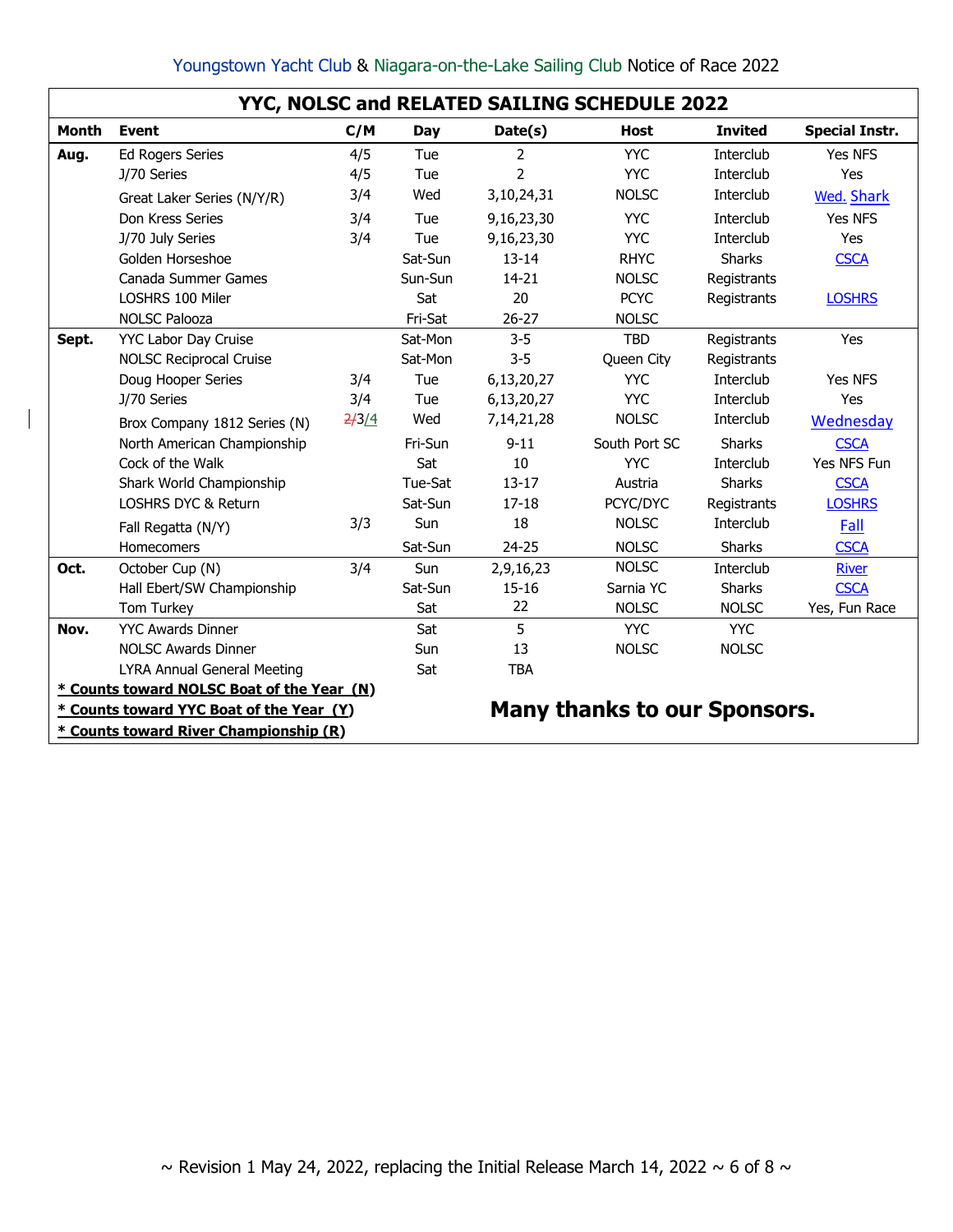

# **Addendum B Race Areas**